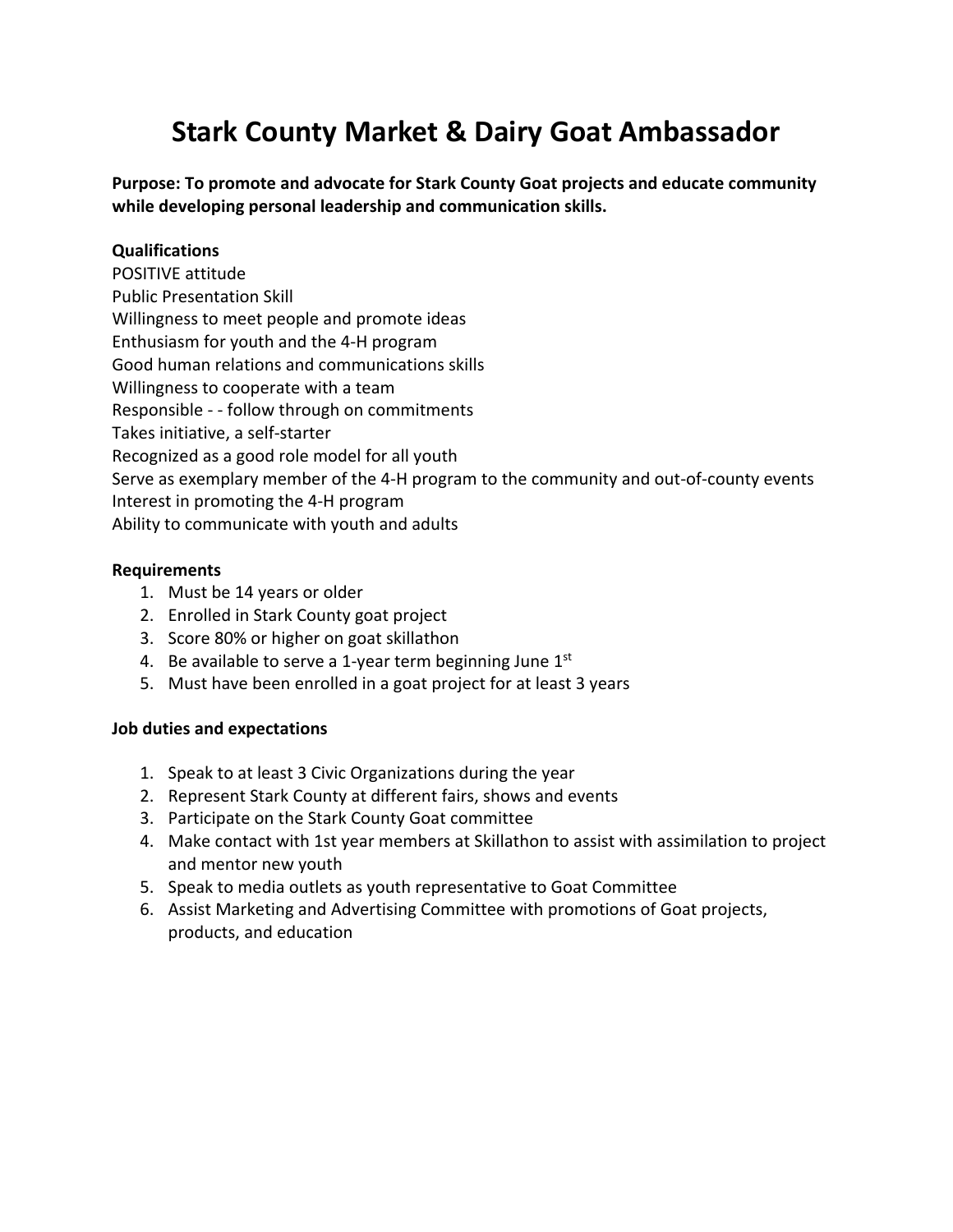## **Stark County Market & Dairy Goat Ambassador Application**

### **Please answer the following questions on a separate sheet of paper.**

- ◆ How many years have you been involved with goats? Which breeds do you show?
- ◆ What do you like best about goats?
- ◆ What is one goal for you this year with your goat project?
- ◆ What have you done to promote goats in the community?
- ◆ How would you like to see the Stark County goat program expand?

### **Essay**

◆ Why do you want to be the Goat Ambassador and what goals would you hope to accomplish in promoting the goats in Stark County.